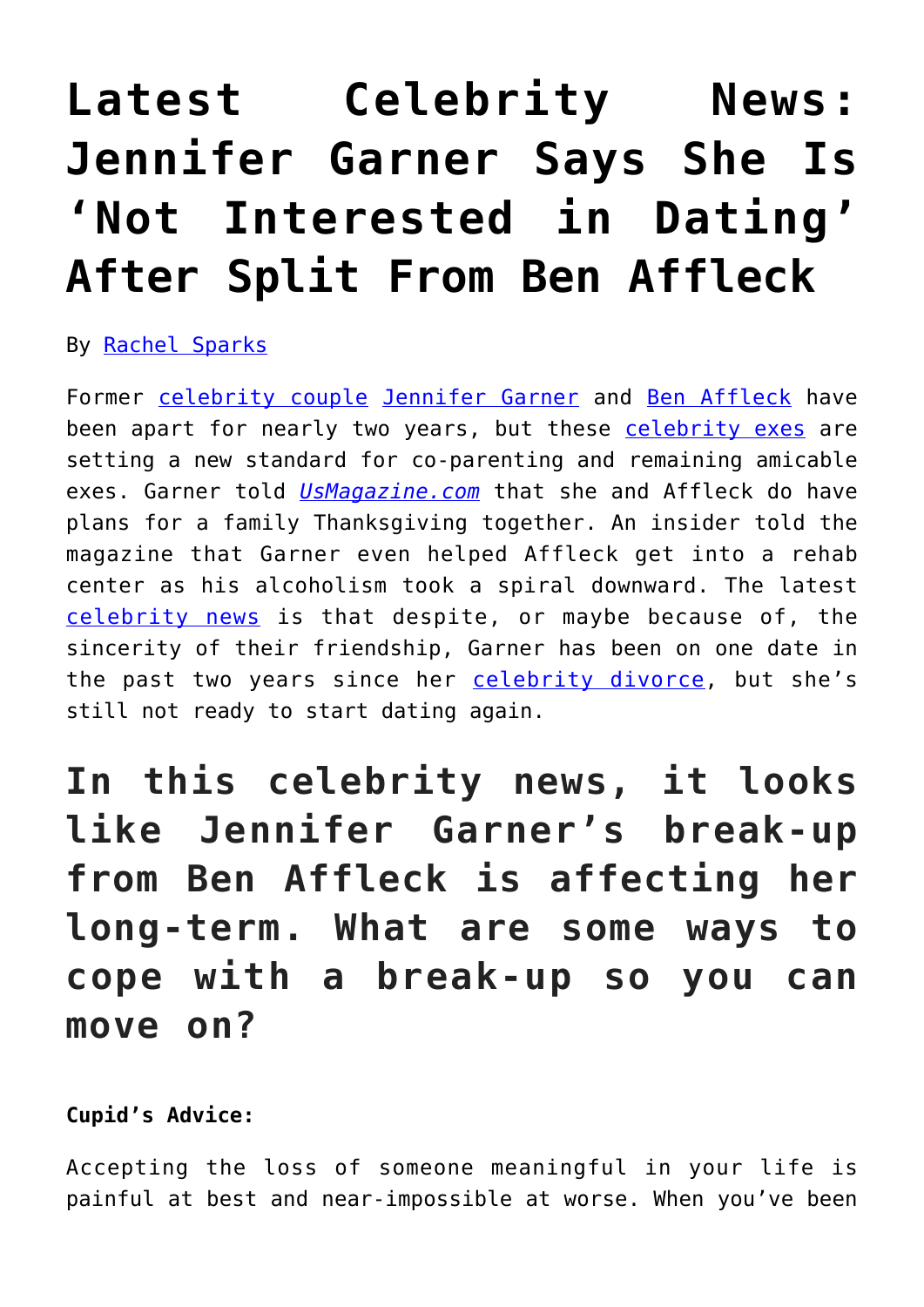with someone for as long as Garner and Affleck were together, what does life look like without that person? Moving on is hard, but at some point you want to accept the change so that your life can move forward. Here's Cupid's [relationship advice](http://cupidspulse.com/relationship-experts/) to get you through a break-up:

**1. Burn, bury, block:** Sounds harsh? Unless you and your ex have kids together, moving on means letting go. Do whatever it takes for you to cut those ties with your ex. Burn the love letters, bury the stuffed zebra your ex won at the carnival, and block any way that they can get in contact with you. Doing so doesn't mean you never loved them, it just means you love yourself enough to know you deserve happiness. Being stuck with the pain of a relationship at its end is not happiness.

**Related Link:** [Dating Advice for Dealing with the break-Up](http://cupidspulse.com/120930/david-wygant-dating-advice-the-break-up-blues/) [Blues](http://cupidspulse.com/120930/david-wygant-dating-advice-the-break-up-blues/)

**2. Give happiness, get happiness:** Have you ever been in a Starbucks line and been at the receiving end of pay it forward? Yeah, it's pretty great. It also feels good to know you've made someone's day better. We know it's hard when you're feeling down to even consider bringing joy to other people, but the proof in the facts is this: helping others creates fulfillment and happiness. If you don't feel like dealing with people, find a way to volunteer behind the scenes; you'll still reap the emotional rewards.

**Related Link:** [Expert Dating Advice: Moving On After a Divorce](http://cupidspulse.com/97402/expert-dating-advice-post-divorce/)

**3. Focus on you:** In a relationship, we often think about what the other person wants. Ever been asked where you wanted to eat and said, "What do you feel like?" Couples form a group identity, so being on your own is terrifying, but it can be exciting. Try something new, start a diet, exercise, start a new hobby, go to a concert of a band your ex hated…the list of things you can do alone is literally endless. Rock out the single status. Learning to enjoy time alone is attractive, but